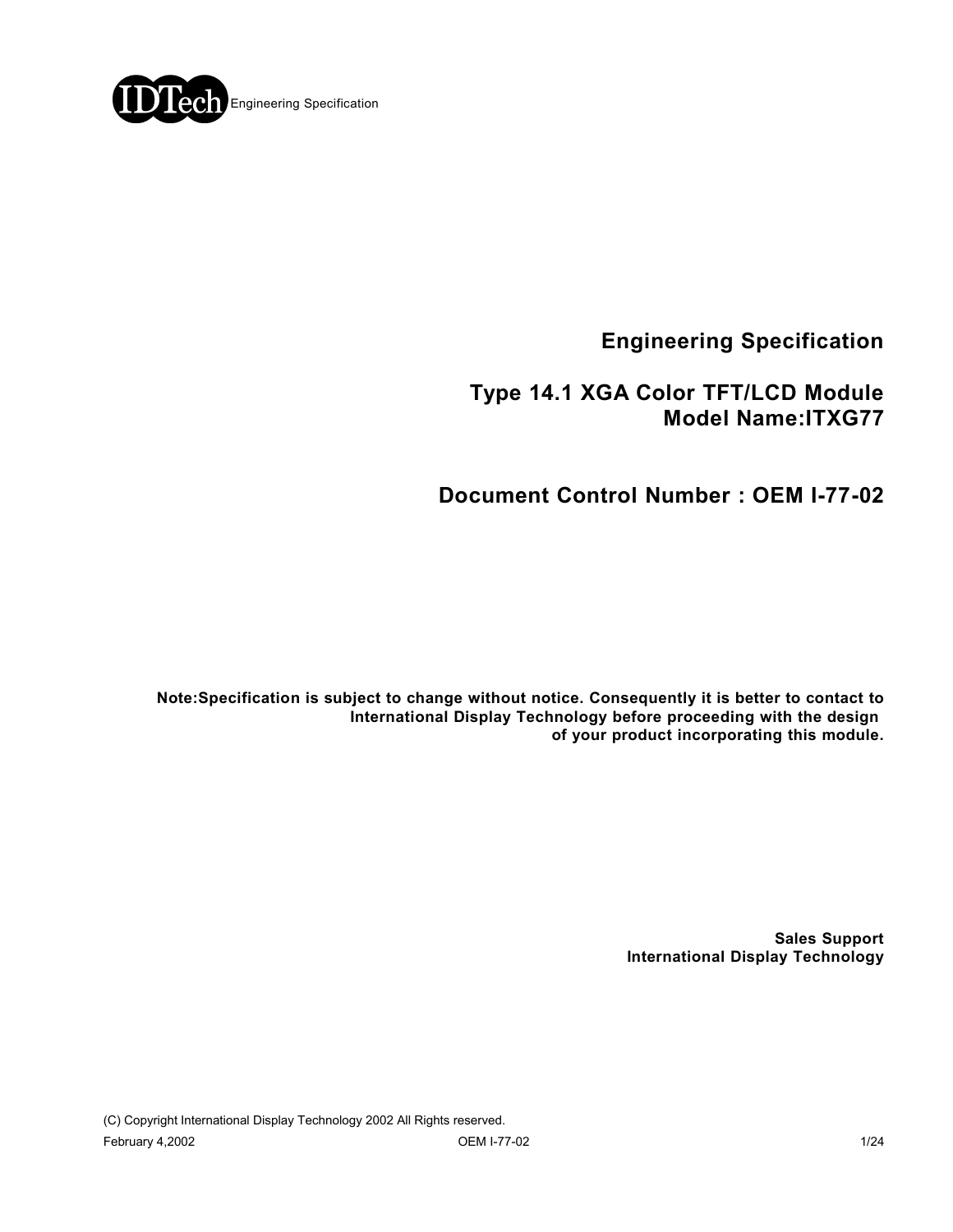

# **i Contents**

- i Contents
- ii Record of Revision
- **1.0 Handling Precautions**
- **2.0 General Description**
- 2.1 Characteristics
- 2.2 Functional Block Diagram
- **3.0 Absolute Maximum Ratings**
- **4.0 Optical Characteristics**
- **5.0 Signal Interface**
- 5.1 Connectors
- 5.2 Signal Pin
- 5.3 Signal Description
- 5.4 Signal Electrical Characteristics
- 5.5 Signal for Lamp connector
- **6.0 Pixel format image**
- **7.0 Parameter guide line for CFL Inverter**
- **8.0 Interface Timings**
- 8.1 Timing Characteristics
- 8.2 Timing Definition
- **9.0 Power Consumption**
- **10.0 Power ON/OFF Sequence**
- **11.0 Mechanical Characteristics**
- **12.0 National Test Lab Requirement**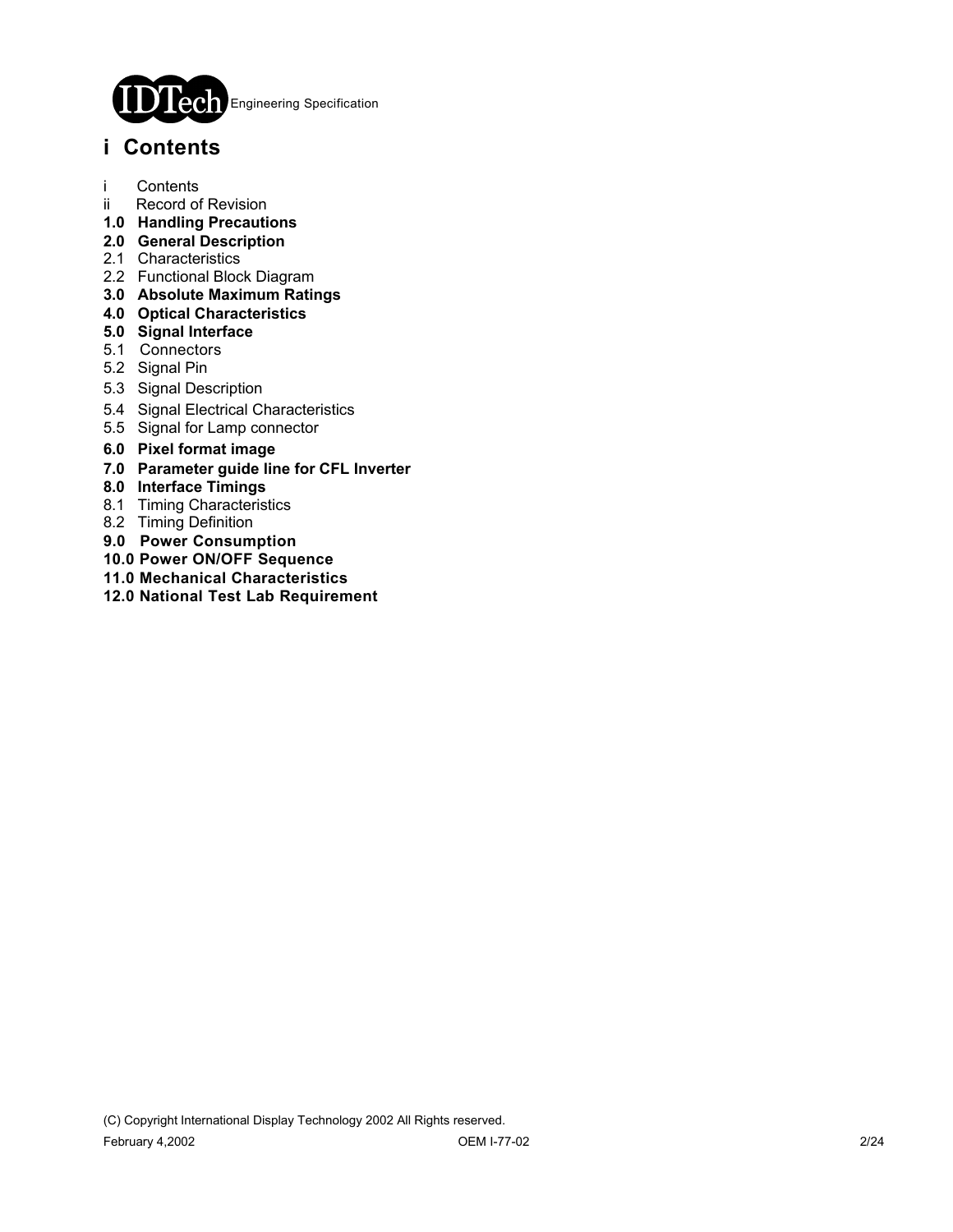

# **ii Record of Revision**

| Date              | Document<br><b>Revision</b> | Page                                                           | Summary                                                                                                                                                                                                                                                                                                                                                                                                                                                                                                                                             |
|-------------------|-----------------------------|----------------------------------------------------------------|-----------------------------------------------------------------------------------------------------------------------------------------------------------------------------------------------------------------------------------------------------------------------------------------------------------------------------------------------------------------------------------------------------------------------------------------------------------------------------------------------------------------------------------------------------|
| September 11,2000 | OEM77-01<br>(Preliminary)   | All                                                            | First Preliminary Edition for customer.<br>Lamp Cable Length: 50mm                                                                                                                                                                                                                                                                                                                                                                                                                                                                                  |
| November 20,2000  | OEM77-02                    | 5<br>8<br>11<br>13, 14, 15<br>17<br>18<br>19<br>21<br>22<br>23 | Based on Internal Specification EC F79300 as of<br>November 14,2000.<br>To update Typical White Luminance, Logic Power<br>Consumption, Lamp Power Consumption and Weight.<br>To update Optical Characteristics.<br>To update Internal circuit of LVDS inputs.<br>To update Signal Electrical Characteristics.<br>To update Parameter guide line for CFL Inverter.<br>To add Luminance versus Lamp current.<br>To update Timing Characteristics.<br>To update Power Consumption.<br>To update Power ON/OFF Sequence.<br>To update Reference Drawing. |
| February 4,2002   | <b>OEM I-77-02</b>          | 1, 5, 6                                                        | Updated by establishment of New<br>Company<br>as<br>"International Display Technology".<br>To avoid using "inch" indication.                                                                                                                                                                                                                                                                                                                                                                                                                        |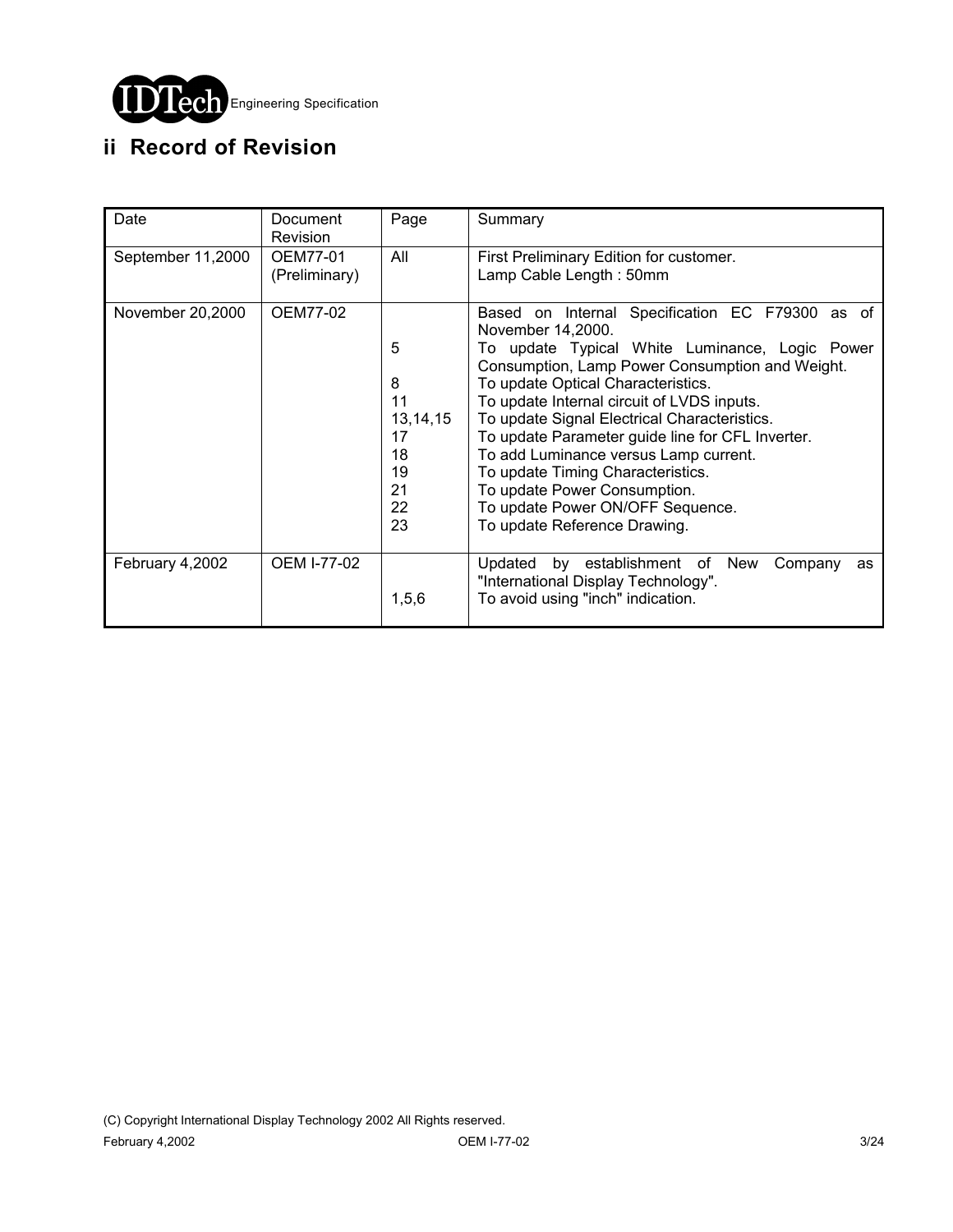

# **1.0 Handling Precautions**

- 1) Since front polarizer is easily damaged, pay attention not to scratch it.
- 2) Be sure to turn off power supply when inserting or disconnecting from input connector.
- 3) Wipe off water drop immediately. Long contact with water may cause discoloration or spots.
- 4) When the panel surface is soiled, wipe it with absorbent cotton or other soft cloth.
- 5) Since the panel is made of glass, it may break or crack if dropped or bumped on hard surface.
- 6) Since CMOS LSI is used in this module, take care of static electricity and insure human earth when handling.
- 7) Do not open nor modify the Module Assembly.
- 8) Do not press the reflector sheet at the back of the module to any directions.
- 9) In case if a Module has to be put back into the packing container slot after once it was taken out from the container, do not press the center of the CFL Reflector edge. Instead, press at the far ends of the CFL Reflector edge softly. Otherwise the TFT Module may be damaged.
- 10) At the insertion or removal of the Signal Interface Connector, be sure not to rotate nor tilt the Interface Connector of the TFT Module.
- 11) After installation of the TFT Module into an enclosure ( Notebook PC Bezel, for example), do not twist nor bent the TFT Module even momentary. At designing the enclosure, it should be taken into consideration that no bending/twisting forces are applied to the TFT Module from outside. Otherwise the TFT Module may be damaged.
- 12) Cold cathode fluorescent lamp in LCD contains a small amount of mercury. Please follow local ordinances or regulations for disposal.
- 13)Small amount of materials having no flammability grade is used in the LCD module. The LCD module should be supplied by power complied with requirements of Limited Power Source (2.11, IEC60950 or UL1950), or be applied exemption conditions of flammability requirements (4.4.3.3, IEC60950 or UL1950) in an end product.
- 14)The LCD module is designed so that the CFL in it is supplied by Limited Current Circuit (2.4, IEC60950 or UL1950). Do not connect the CFL in Hazardous Voltage Circuit.
	- The information contained herein is presented only as a guide for the applications of our products. No responsibility is assumed by International Display Technology for any infringements of patents or other right of the third partied which may result from its use. No license is granted by implication or otherwise under any patent or patent rights of International Display Technology or others. .
	- The information contained herein may be changed without prior notice. It is therefore advisable to contact International Display Technology before proceeding with the design of equipment incorporating this product. .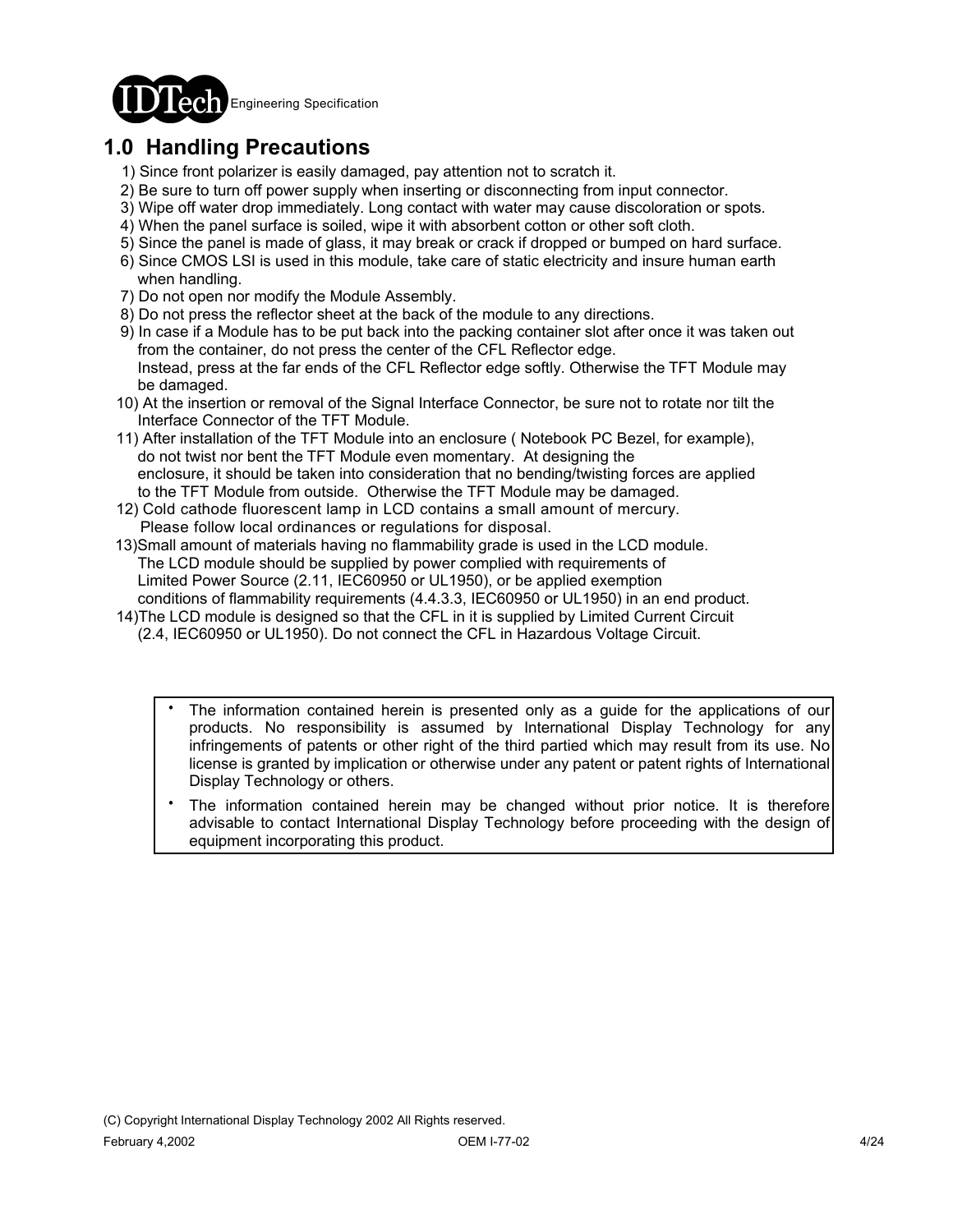

# **2.0 General Description**

This specification applies to the Type 14.1 Color TFT/LCD Module 'ITXG77'.

This module is designed for a display unit of notebook style personal computer.

The screen format and electrical interface are intended to support the XGA (1024(H) x 768(V))screen.

Support color is native 262k colors ( RGB 6-bit data driver ).All input signals are LVDS interface compatible.

This module does not contain a inverter card for backlight.

### **2.1 Characteristics**

The following items are characteristics summary on the table under 25 degree C condition:

| <b>ITEMS</b>                                                                                               | <b>SPECIFICATIONS</b>                                                                        |
|------------------------------------------------------------------------------------------------------------|----------------------------------------------------------------------------------------------|
| Screen Diagonal [cm]                                                                                       | 35.7                                                                                         |
| Active Area [mm]                                                                                           | 285.7(H) x 214.3(V)                                                                          |
| Pixels H x V                                                                                               | $1024(x3)$ x 768                                                                             |
| Pixel Pitch [mm]                                                                                           | 0.279(per one triad) x 0.279                                                                 |
| Pixel Arrangement                                                                                          | R.G.B. Vertical Stripe                                                                       |
| Display Mode                                                                                               | Normally White                                                                               |
| Typical White Luminance [cd/m <sup>2</sup> ]<br>Design Point 1:(ICFL=2.8mA)<br>Design Point 2:(ICFL=6.0mA) | 90 Typ. (Center), 85 Typ. (5 points average)<br>160 Typ.(Center), 150 Typ.(5 points average) |
| <b>Contrast Ratio</b>                                                                                      | $250:1$ Typ.                                                                                 |
| Optical Rise Time/Fall Time [msec]                                                                         | 30 Typ. , 50 Max. (each)                                                                     |
| Nominal Input Voltage [Volt] VDD                                                                           | $+3.3$ Typ.                                                                                  |
| Logic Power Consumption[watt]<br>(VDD line)                                                                | $1.2$ Typ.                                                                                   |
| Lamp Power Consumption [watt]<br>Design Point 1:(ICFL=2.8mA)<br>Design Point 2:(ICFL=6.0mA)                | 2.2 Typ.<br>3.9 Typ.                                                                         |
| Weight [grams]                                                                                             | 415 Typ.(w/o Inverter)                                                                       |
| Physical Size [mm]                                                                                         | 298.5(W) x 226.5(H) x 5.2(D) Typ.                                                            |
| <b>Electrical Interface</b>                                                                                | 6-bit digital video for each color R/G/B, 3 sync, Clock<br>4 pairs LVDS                      |
| <b>Support Color</b>                                                                                       | Native 262K colors (RGB 6-bit data driver)                                                   |
| Temperature Range (degree C)<br>Operating<br>Storage (Shipping)                                            | $0$ to $+50$<br>$-20$ to $+60$                                                               |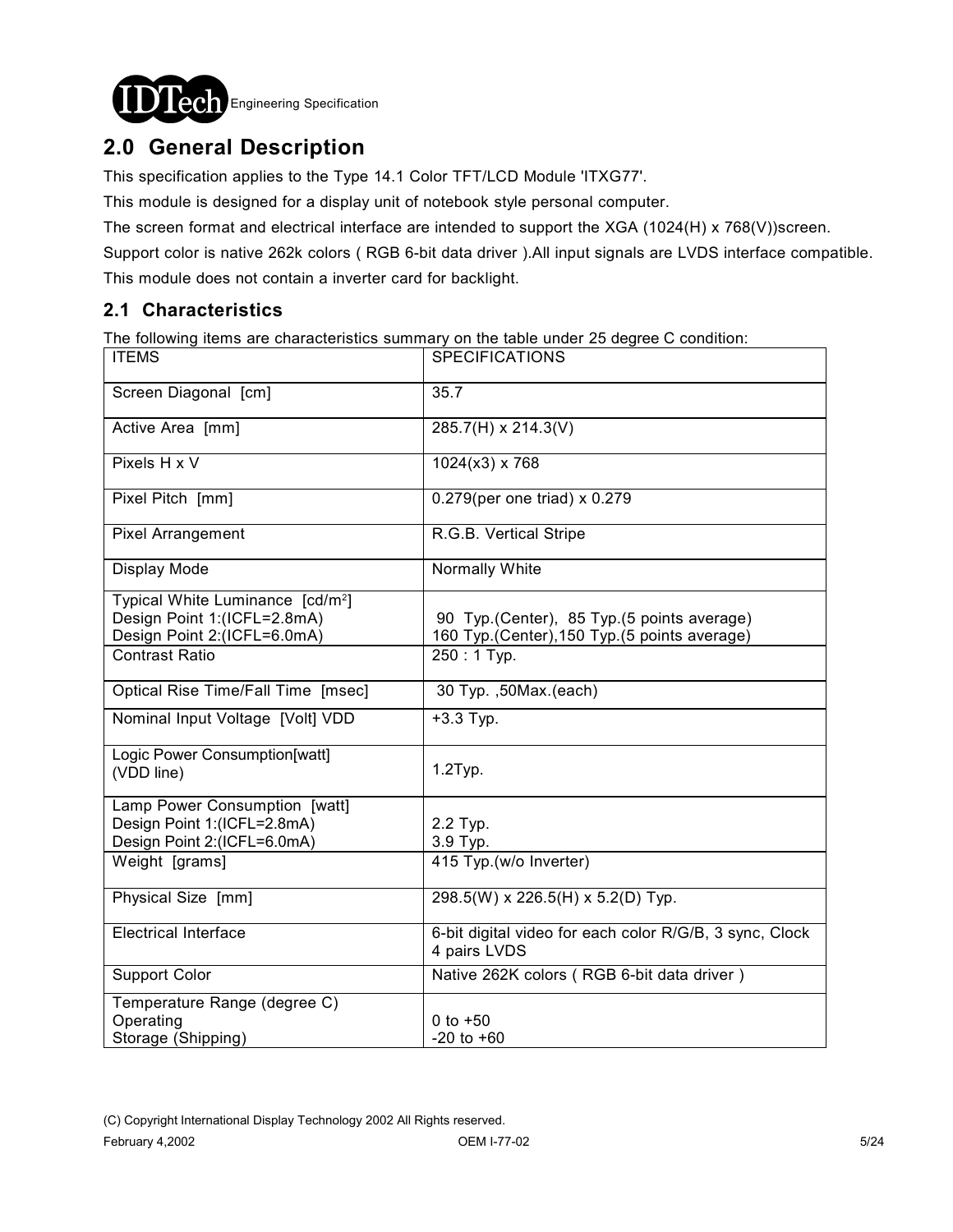

### **2.2 Functional Block Diagram**

The following diagram shows the functional block of the Type 14.1 Color TFT/LCD Module:

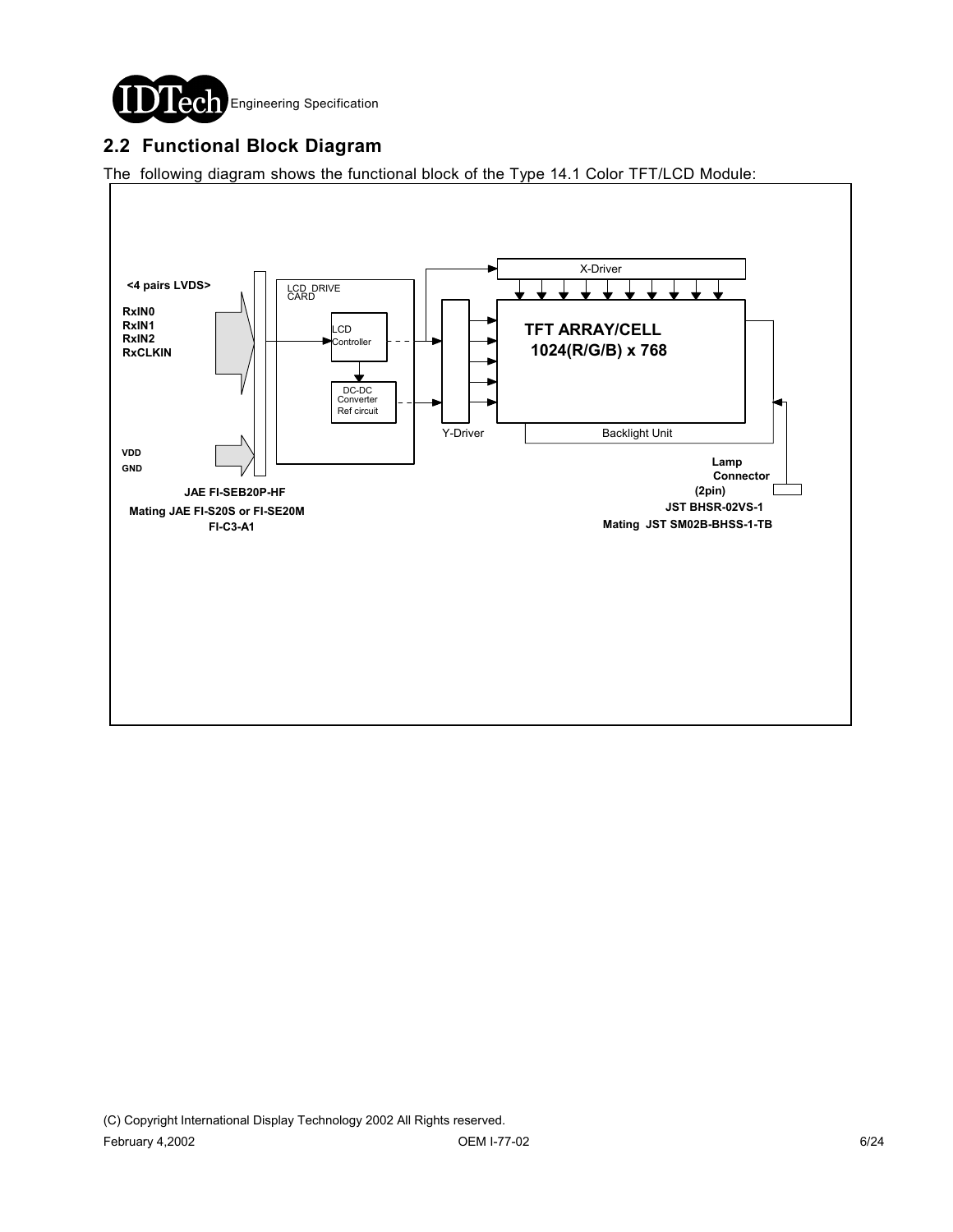

## **3.0 Absolute Maximum Ratings**

Absolute maximum ratings of the module is as follows : **(TBD)**

| <b>Item</b>                                      | Symbol       | Min                      | <b>Max</b>    | <b>Unit</b> | <b>Conditions</b> |
|--------------------------------------------------|--------------|--------------------------|---------------|-------------|-------------------|
| <b>Supply Voltage</b><br>Logic/LCD Drive Voltage | <b>VDD</b>   | $-0.3$                   | $+4.0$        | V           |                   |
| Input Voltage of Signal                          | Vin          | $-0.3$                   | $VDD+0.3$     | V           |                   |
| CFL Inrush current                               | <b>ICFLL</b> | $\overline{\phantom{a}}$ | 20            | mA          | Note 2            |
| <b>CFL Current</b>                               | <b>ICFL</b>  | $\overline{\phantom{a}}$ | 6.5           | mArms       |                   |
| <b>CFL Ignition Voltage</b>                      | Vs           | $\overline{\phantom{a}}$ | 1,600         | Vrms        |                   |
| <b>Operating Temperature</b>                     | <b>TOP</b>   | $\mathbf{0}$             | $+50$         | deg.C       | Note 1            |
| <b>Operating Relative Humidity</b>               | <b>HOP</b>   | 8                        | 95            | %RH         | Note 1            |
| Storage Temperature                              | TST          | $-20$                    | $+60$         | deg.C       | Note 1            |
| <b>Storage Relative Humidity</b>                 | <b>HST</b>   | 5                        | 95            | %RH         | Note 1            |
| Vibration                                        |              |                          | 1.5<br>10-200 | G<br>Hz     |                   |
| Shock                                            |              |                          | 50<br>18      | G<br>ms     | Half sine wave.   |

**Note 1 : Maximum Wet-Bulb should be 39 degree C and No condensation**.

**Note 2 : Duration=50 msec Max.**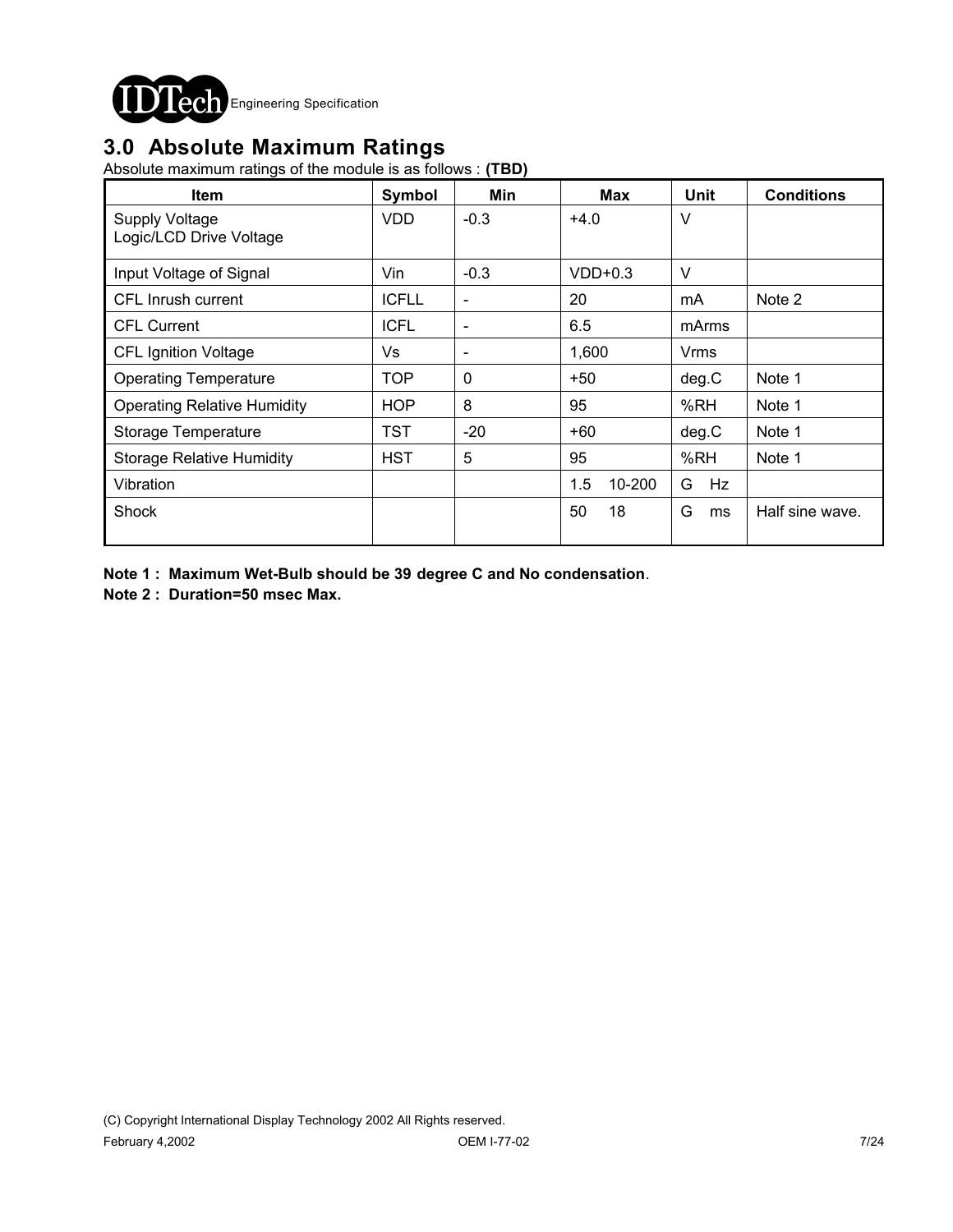

## **4.0 Optical Characteristics**

The optical characteristics are measured under stable conditions as follows under 25 deg.C condition:

| Item                                                     | Conditions              |                    |      | Specification                               |         |  |
|----------------------------------------------------------|-------------------------|--------------------|------|---------------------------------------------|---------|--|
|                                                          |                         |                    | Typ. | <b>Note</b>                                 |         |  |
| <b>Viewing Angle</b><br>(Degrees)                        | Horizontal<br>K≥10      | (Right)<br>(Left)  |      | 40<br>40                                    |         |  |
| K:Contrast Ratio                                         | Vertical<br>$K \geq 10$ | (Upper)<br>(Lower) |      | 15<br>30                                    |         |  |
| Contrast ratio                                           |                         |                    |      | 250                                         |         |  |
| <b>Response Time</b>                                     | Rising                  |                    |      | 30                                          | 50(Max) |  |
| (ms)                                                     | Falling                 |                    |      | 30                                          | 50(Max) |  |
| Color                                                    | Red<br>X                |                    |      | 0.577                                       |         |  |
| Chromaticity                                             | Red<br>у                |                    |      | 0.338                                       |         |  |
| (CIE)                                                    | Green                   | X                  |      | 0.310                                       |         |  |
|                                                          | Green                   | у                  |      | 0.554                                       |         |  |
|                                                          | <b>Blue</b>             | X                  |      | 0.158                                       |         |  |
|                                                          | Blue                    | у                  |      | 0.124                                       |         |  |
|                                                          | White                   | X                  |      | 0.313                                       |         |  |
|                                                          | White                   | у                  |      | 0.329                                       |         |  |
| <b>White Luminance</b><br>(cd/m <sup>2</sup> ) CFL 6.0mA |                         |                    |      | 160<br>Center<br>150<br>5 points<br>average |         |  |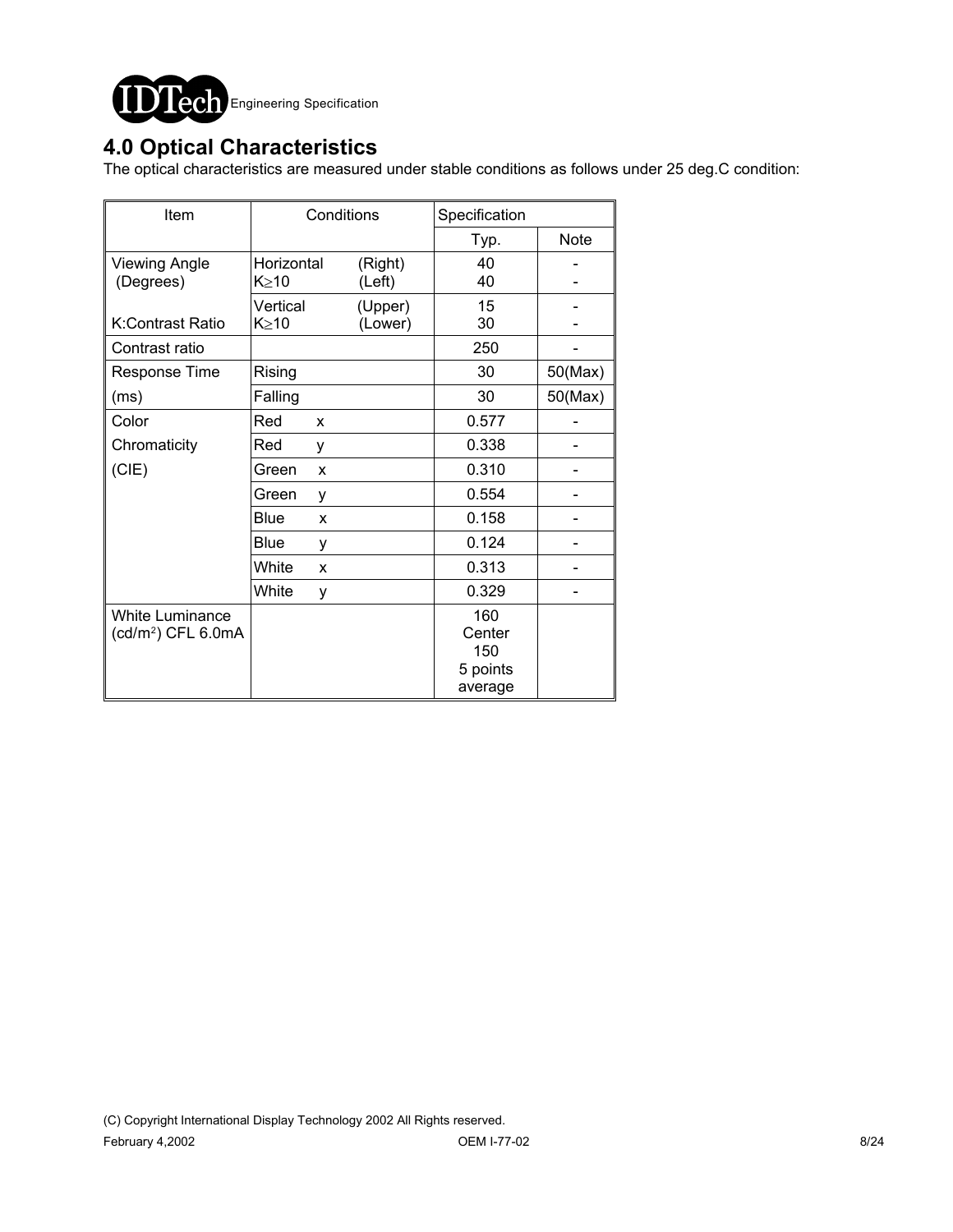

# **5.0 Signal Interface**

#### **5.1 Connectors**

Physical interface is described as for the connector on module.

These connectors are capable of accommodating the following signals and will be following components.

| Connector Name / Designation      | For Signal Connector                       |
|-----------------------------------|--------------------------------------------|
| Manufacturer                      | <b>JAE</b>                                 |
| Type / Part Number                | FI-SEB20P-HF                               |
| <b>Mating Housing/Part Number</b> | FI-S20S or FI-SE20M or FI-S20S with shell. |
| <b>Mating Contact/Part Number</b> | $FI-C3-A1$                                 |

| Connector Name / Designation | For Lamp Connector |
|------------------------------|--------------------|
|                              |                    |
| Manufacturer                 | JST                |
|                              |                    |
| Type / Part Number           | <b>BHSR-02VS-1</b> |
|                              |                    |
| Mating Type / Part Number    | SM02B-BHSS-1-TB    |
|                              |                    |
|                              |                    |

### **5.2 Signal Pin**

| ∼<br>Pin#        | Signal     | Pin# | Signal     |
|------------------|------------|------|------------|
| 1                | <b>VDD</b> | 11   | RxIN2-     |
| $\overline{2}$   | <b>VDD</b> | 12   | RxIN2+     |
| $\mathbf{3}$     | <b>GND</b> | 13   | <b>GND</b> |
| 4                | <b>GND</b> | 14   | RxCLKIN-   |
| 5                | RxIN0-     | 15   | RxCLKIN+   |
| $\,6\,$          | RxIN0+     | 16   | <b>GND</b> |
| $\overline{7}$   | <b>GND</b> | 17   | Reserved   |
| $\bf 8$          | RxIN1-     | 18   | Reserved   |
| $\boldsymbol{9}$ | RxIN1+     | 19   | <b>GND</b> |
| 10               | <b>GND</b> | 20   | <b>GND</b> |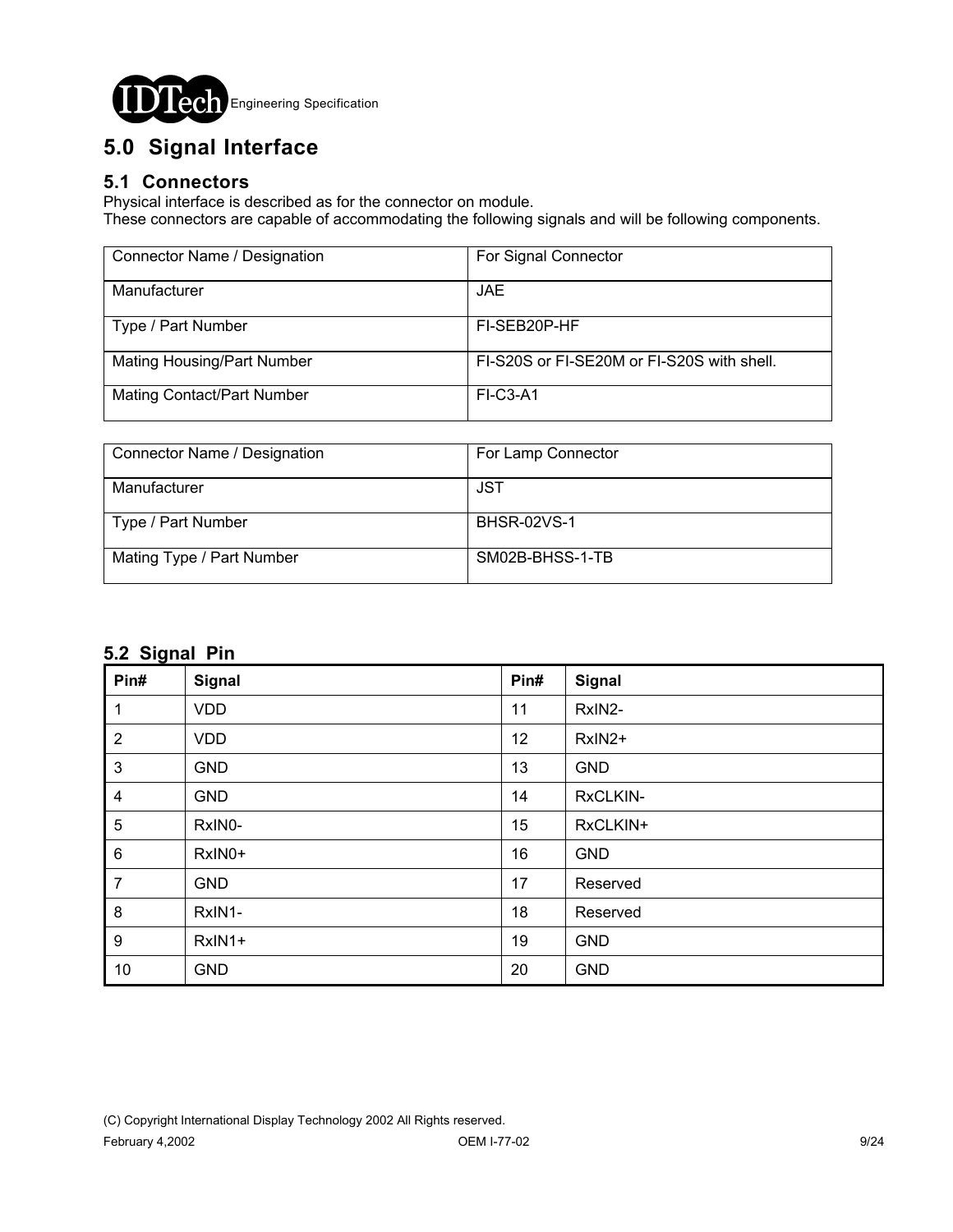

### **5.3 Signal Description**

The module uses a LVDS compatible receiver. LVDS is a differential signal technology for LCD interface and high speed data transfer device. Transmitter shall be SN75LVDS84(negative edge sampling) or compatible**.**

| <b>Signal Name</b> | <b>Description</b>                                               |
|--------------------|------------------------------------------------------------------|
| RxIN0+, RxIN0-     | LVDS differential data input (Red0-Red5, Green0)                 |
| RxIN1+, RxIN1-     | LVDS differential data input (Green1-Green5, Blue0-Blue1)        |
| RxIN2+, RxIN2-     | LVDS differential data input (Blue2-Blue5, HSync, VSync, DSPTMG) |
| RxCLKIN+, RxCLKIN- | LVDS differential clock input                                    |
| <b>VDD</b>         | +3.3V Power Supply                                               |
| <b>GND</b>         | Ground                                                           |

**Note:** Input signals shall be low or Hi-Z state when VDD is off.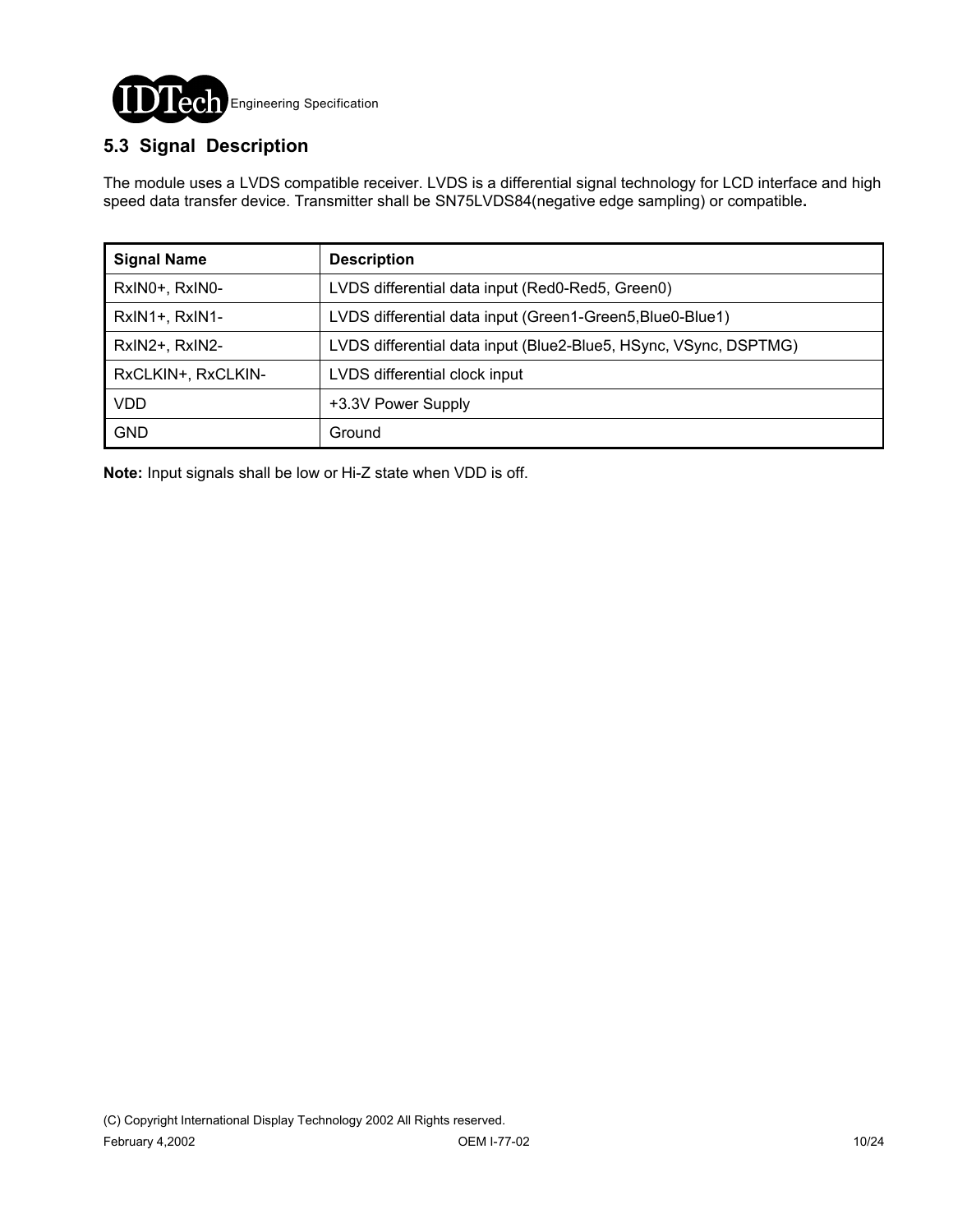

Internal circuit of LVDS inputs are as follows:



The module uses a 100ohm resistor between positive and negative data lines of each receiver input.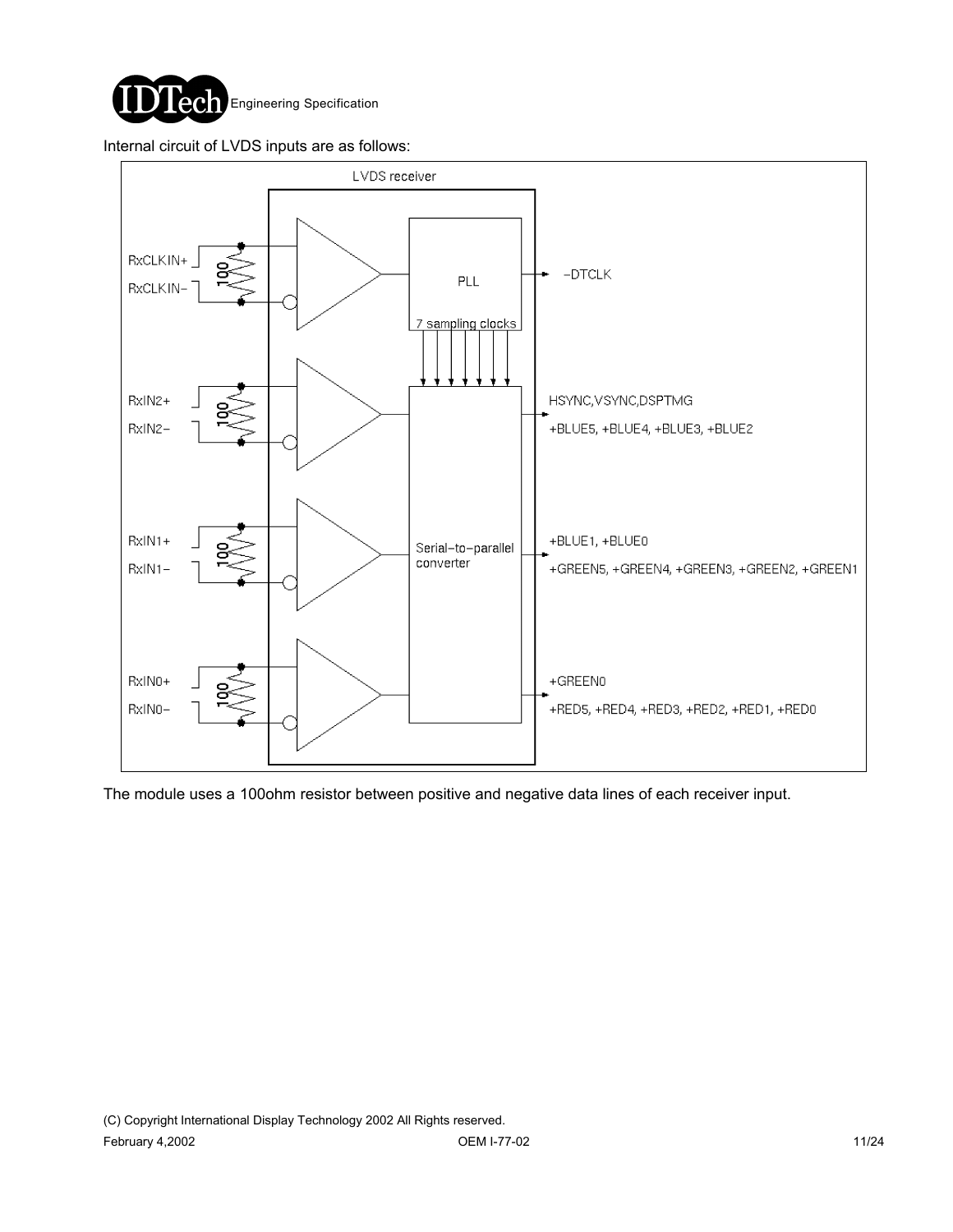

| <b>SIGNAL NAME</b> | <b>Description</b>             |                                                                             |
|--------------------|--------------------------------|-----------------------------------------------------------------------------|
| +RED5<br>+RED4     | Red Data 5 (MSB)<br>Red Data 4 | Red-pixel Data<br>Each red pixel's brightness data consists of these 6 bits |
| +RED3              | Red Data 3                     | pixel data.                                                                 |
| +RED2              | Red Data 2                     |                                                                             |
| +RED1              | Red Data 1                     |                                                                             |
| +RED0              | Red Data 0 (LSB)               |                                                                             |
|                    | <b>Red-pixel Data</b>          |                                                                             |
| +GREEN 5           | Green Data 5 (MSB)             | Green-pixel Data                                                            |
| +GREEN 4           | Green Data 4                   | Each green pixel's brightness data consists of these 6 bits                 |
| +GREEN 3           | Green Data 3                   | pixel data.                                                                 |
| +GREEN 2           | Green Data 2                   |                                                                             |
| +GREEN 1           | Green Data 1                   |                                                                             |
| +GREEN 0           | Green Data 0 (LSB)             |                                                                             |
|                    | <b>Green-pixel Data</b>        |                                                                             |
| +BLUE 5            | Blue Data 5 (MSB)              | <b>Blue-pixel Data</b>                                                      |
| +BLUE 4            | Blue Data 4                    | Each blue pixel's brightness data consists of these 6 bits                  |
| +BLUE 3            | Blue Data 3                    | pixel data.                                                                 |
| +BLUE 2            | Blue Data 2                    |                                                                             |
| +BLUE 1            | Blue Data 1                    |                                                                             |
| +BLUE 0            | Blue Data 0 (LSB)              |                                                                             |
|                    |                                |                                                                             |
|                    | <b>Blue-pixel Data</b>         |                                                                             |
| -DTCLK             | <b>Data Clock</b>              | The typical frequency is 65.0 MHz. The signal is used to                    |
|                    |                                | strobe the pixel data and DSPTMG signals. All pixel data                    |
|                    |                                | shall be valid at the falling edge when the DSPTMG signal                   |
|                    |                                | is high.                                                                    |
| <b>DSPTMG</b>      | <b>Display Timing</b>          | This signal is strobed at the falling edge of -DTCLK. When                  |
|                    |                                | the signal is high, the pixel data shall be valid to be                     |
| <b>VSYNC</b>       |                                | displayed.<br>The signal is synchronized to -DTCLK.                         |
|                    | <b>Vertical Sync</b>           |                                                                             |
| <b>HSYNC</b>       | <b>Horizontal Sync</b>         | The signal is synchronized to -DTCLK.                                       |

**Note:** Output signals from any system shall be low or Hi-Z state when VDD is off.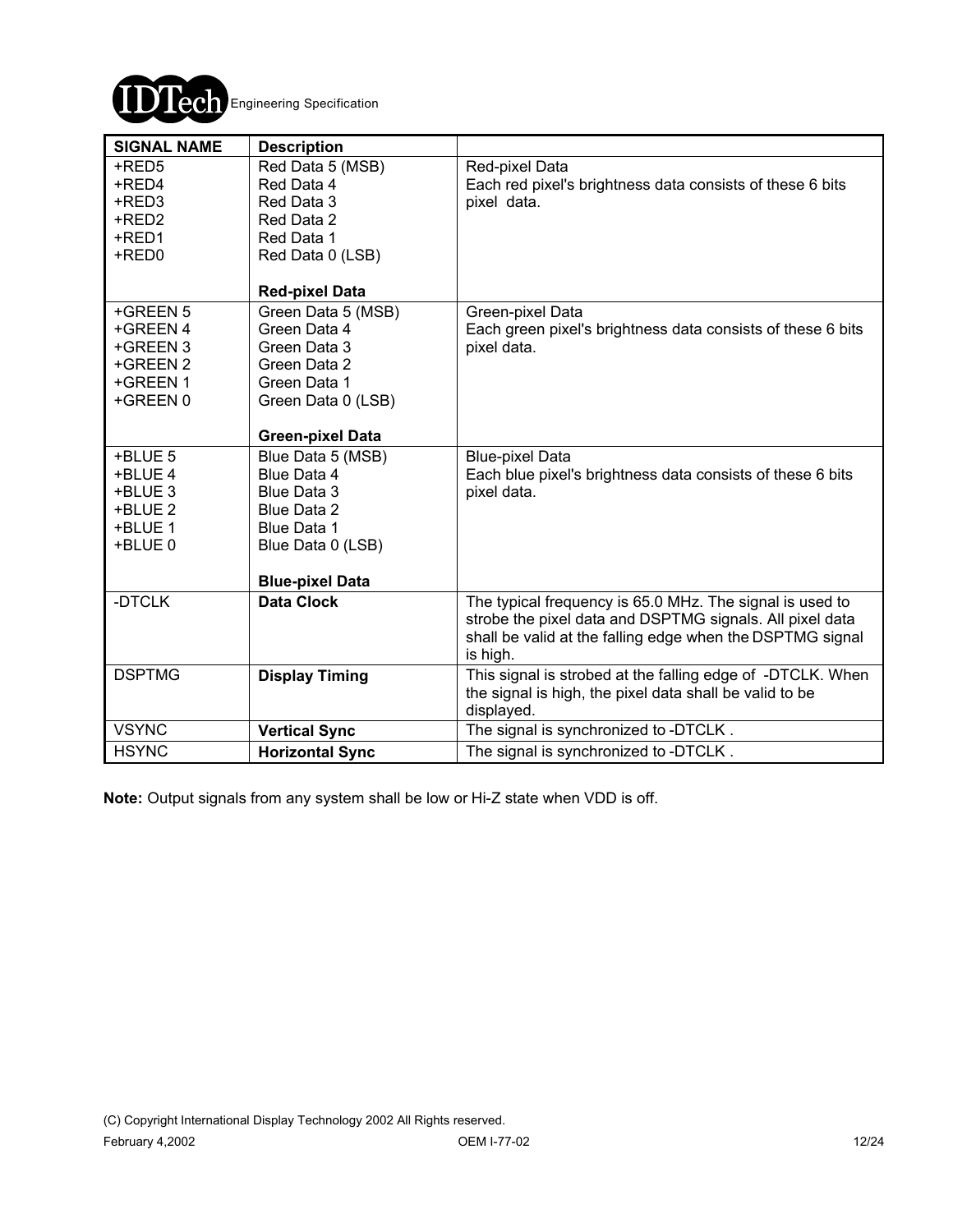

### **5.4 Signal Electrical Characteristics**

Input signals shall be low or Hi-Z state when VDD is off. It is recommended to refer the specifications of SN75LVDS86DGG(Texas Instruments) in detail.

#### **Interface signal electrical characteristics**

| <b>Parameter</b>                  |                            | Symbol | Min          | Typ | Max | Unit   | <b>Conditions</b>           |                             |
|-----------------------------------|----------------------------|--------|--------------|-----|-----|--------|-----------------------------|-----------------------------|
| Differential Input High Threshold |                            |        | Vth          |     |     | $+100$ | ImV                         | $Vcm=+1.2V$                 |
| Differential Input Low Threshold  |                            | Vtl    | $-100$       |     |     | ImV    | $Vcm=+1.2V$                 |                             |
| Magnitude<br>Voltage              | Differential               | Input  | <b>IVidl</b> | 100 |     | 600    | [mV]                        |                             |
| Common Mode Voltage               |                            | Vcm    | 1.0          | 1.2 | 1.4 | IV.    | Vth - Vtl = $200 \text{mV}$ |                             |
|                                   | Common Mode Voltage Offset |        | $\Delta$ Vcm | -50 |     | $+50$  | [mV]                        | Vth - Vtl = $200 \text{mV}$ |

**Note** : Input signals shall be low or HiZ state when VDD is off.



Voltage Definitions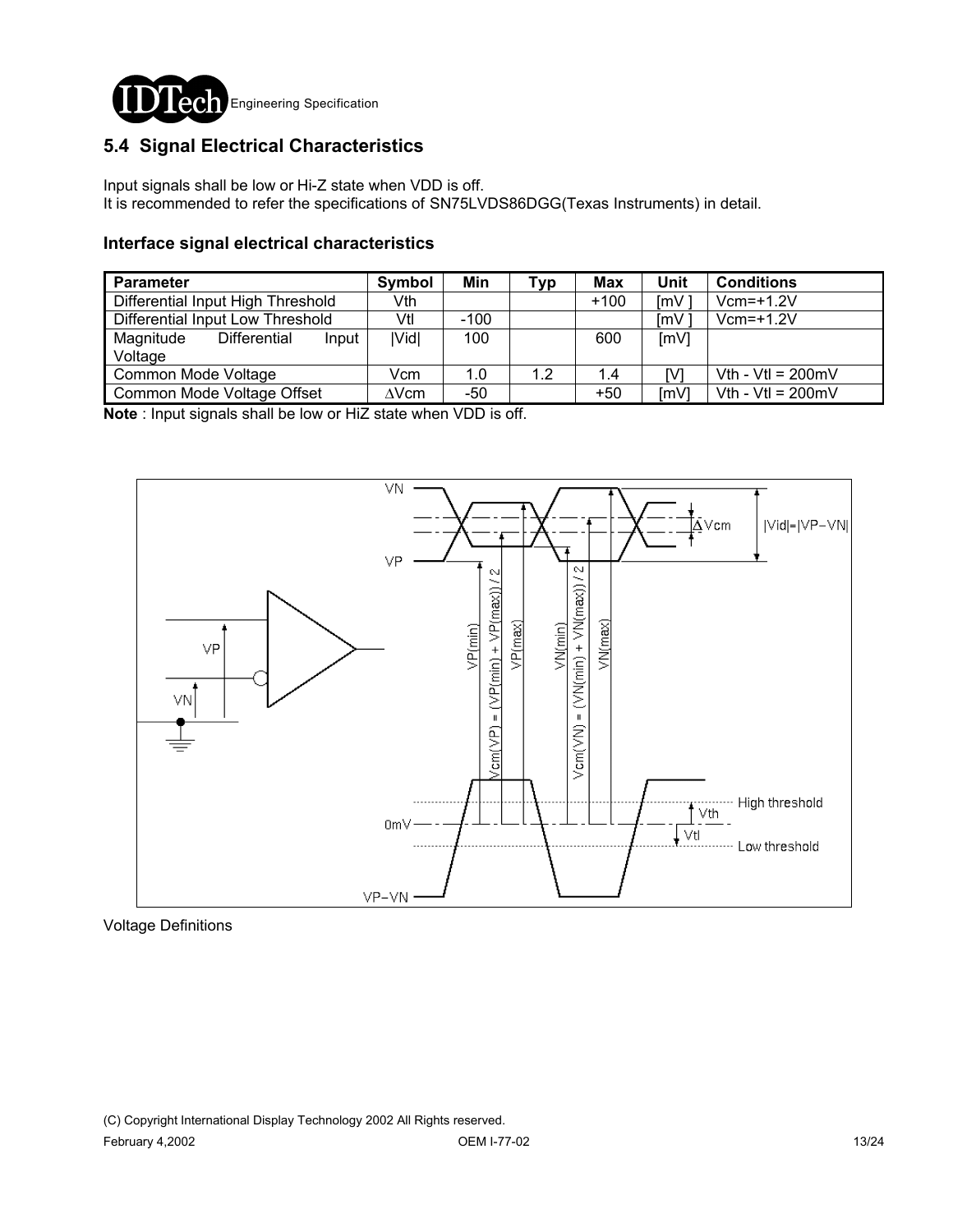

#### **Switching Characteristics**

| <b>Parameter</b>       | Symbol | Min    | <b>Typ</b> | <b>Max</b> | Unit     | <b>Conditions (Note 1)</b>          |
|------------------------|--------|--------|------------|------------|----------|-------------------------------------|
| <b>Clock Frequency</b> | fc     | 50     | 65         | 67         | [MHz]    |                                     |
| Cycle Time             | tc     | 14.93  | 15.38      | 20.00      | [ns]     |                                     |
| Data Setup Time        | Tsu    | 600    |            |            | [ps]     | $fc = 65 MHz$ , jitter < 50ps,      |
| Data Hold Time         | Thd    | 600    |            |            | [ps]     | Vth-Vtl = $200mV$ ,                 |
|                        |        |        |            |            |          | Vcm = $1.2V$ , $\triangle V$ cm = 0 |
| Cycle-to-cycle jitter  | tCCJ   | $-150$ |            | $+150$     | [ps]     | (Note 2)                            |
| Cycle modulation rate  | tCJavg |        |            | 20         | [ps/clk] | (Note 3)                            |

Note;

1. All values are at VDD=3.3V, Ta=25 degree C.

2. Jitter is the magnitude of the change in input clock period.

3. This specification defines maximum average cycle modulation rate in peak-to-peak transition within any 100 clock cycles. This specification is applied only if input clock peak jitter within any 100 clock cycles is greater than 300ps.



LVDS Timing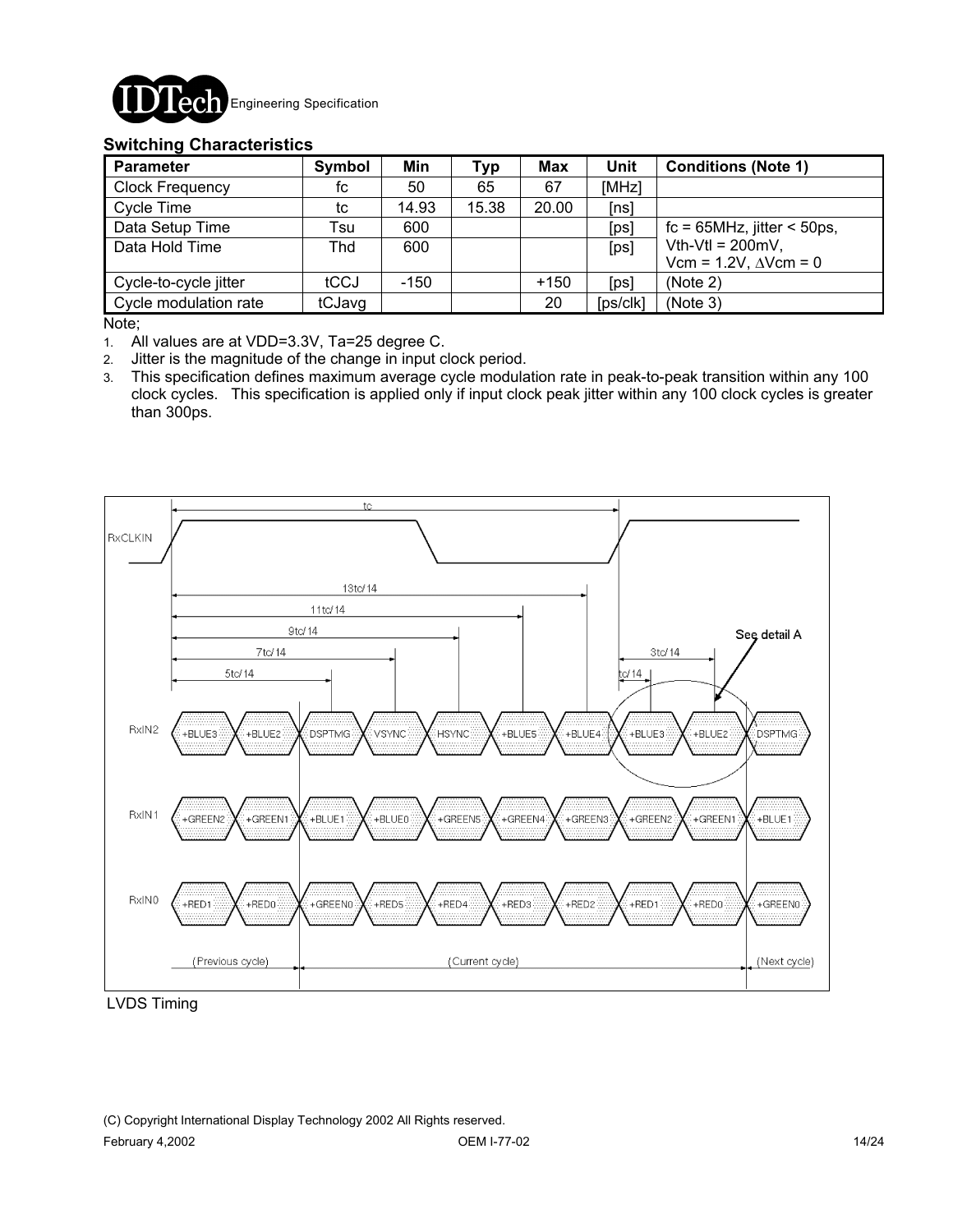

LVDS Timing(Detail A)

## **5.5 Signal for Lamp connector**

| Pin# | <b>Signal Name</b> |
|------|--------------------|
|      | Lamp High Voltage  |
|      | Lamp Low Voltage   |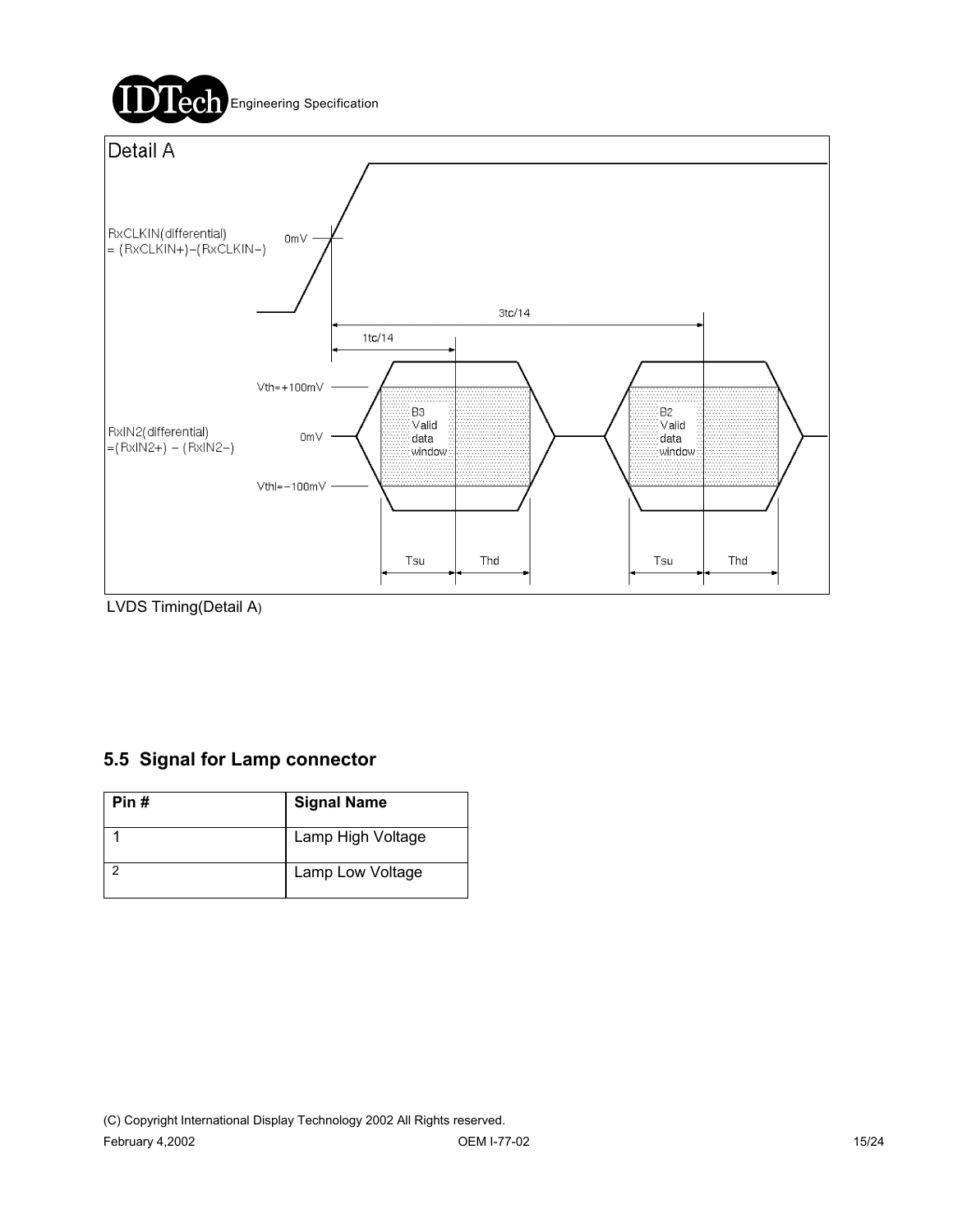

# **6.0 Pixel format image**

Following figure shows the relationship of the input signals and LCD pixel format image.

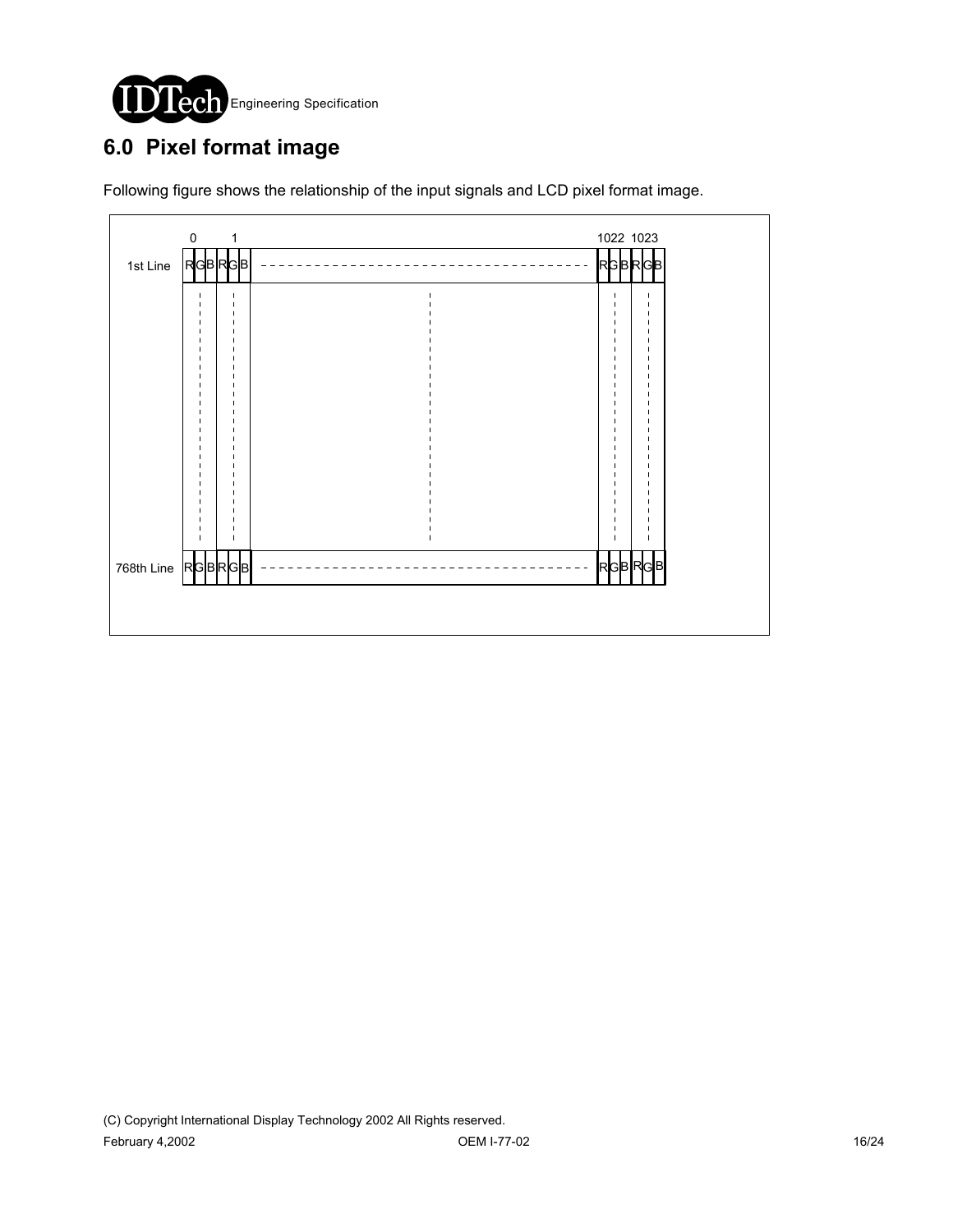

## **7.0 Parameter guide line for CFL Inverter**

| <b>PARAMETER</b>                                     | <b>MIN</b> | <b>DP-1</b> | <b>DP-2</b> | <b>MAX</b> | <b>UNITS</b>      | <b>CONDITION</b>                     |
|------------------------------------------------------|------------|-------------|-------------|------------|-------------------|--------------------------------------|
| <b>White Luminance</b><br>center<br>5 points average |            | 90<br>85    | 160<br>150  |            | cd/m <sup>2</sup> | $(Ta=25 deg.C)$                      |
| CFL current(ICFL)                                    | 2.5        | 2.8         | 6.0         | 6.4        | mArms             | $(Ta=25 deg.C)$<br>Note 4            |
| CFL Frequency(FCFL)                                  | 40         | 50          | 50          | 60         | <b>KHz</b>        | $(Ta=25 \text{ deg.C})$<br>Note 1    |
| CFL Ignition Voltage(Vs)                             | 1,400      |             |             |            | <b>Vrms</b>       | $(Ta= 0 deg.C)$<br>Note <sub>3</sub> |
| CFL Voltage (Reference)(VCFL)                        |            |             | 650         |            | <b>Vrms</b>       | $(Ta=25 deg.C)$<br>Note 2            |
| CFL Power consumption(PCFL)                          |            | 2.2         | 3.9         |            | W                 | $(Ta=25 deg.C)$<br>Note 2            |

- **Note 1:** CFL discharge frequency should be carefully determined to avoid interference between inverter and TFT LCD.
- **Note 2:** Calculated value for reference (ICFL x VCFL = PCFL).
- **Note 3:** CFL inverter should be able to give out a power that has a generating capacity of over 1,400 voltage. Lamp units need 1,400 voltage minimum for ignition.
- **Note 4:** It should be employed the inverter whitch has "Duty Dimming", if ICFL is less than 4 mA.
- **Note 5:** DP-1(Design Point-1) and DP-2(Design Point-2) are recommended Design Point.

\*1 All of characteristics listed are measured under the condition using the Test inverter.

- \*2 In case of using an inverter other than listed, it is recommended to check the inverter carefully. Sometimes, interfering noise stripes appear on the screen, and substandard luminance or flicker at low power may happen.
- \*3 In designing an inverter, it is suggested to check safety circuit very carefully. Impedance of CFL, for instance, becomes more than 1 [M ohm] when CFL is damaged.
- \*4 Generally, CFL has some amount of delay time after applying kick-off voltage. It is recommended to keep on applying kick-off voltage for 1 [Sec] until discharge.
- \*5 Reducing CFL current increases CFL discharge voltage and generally increases CFL discharge frequency. So all the parameters of an inverter should be carefully designed so as not to produce too much leakage current from high-voltage output of the inverter.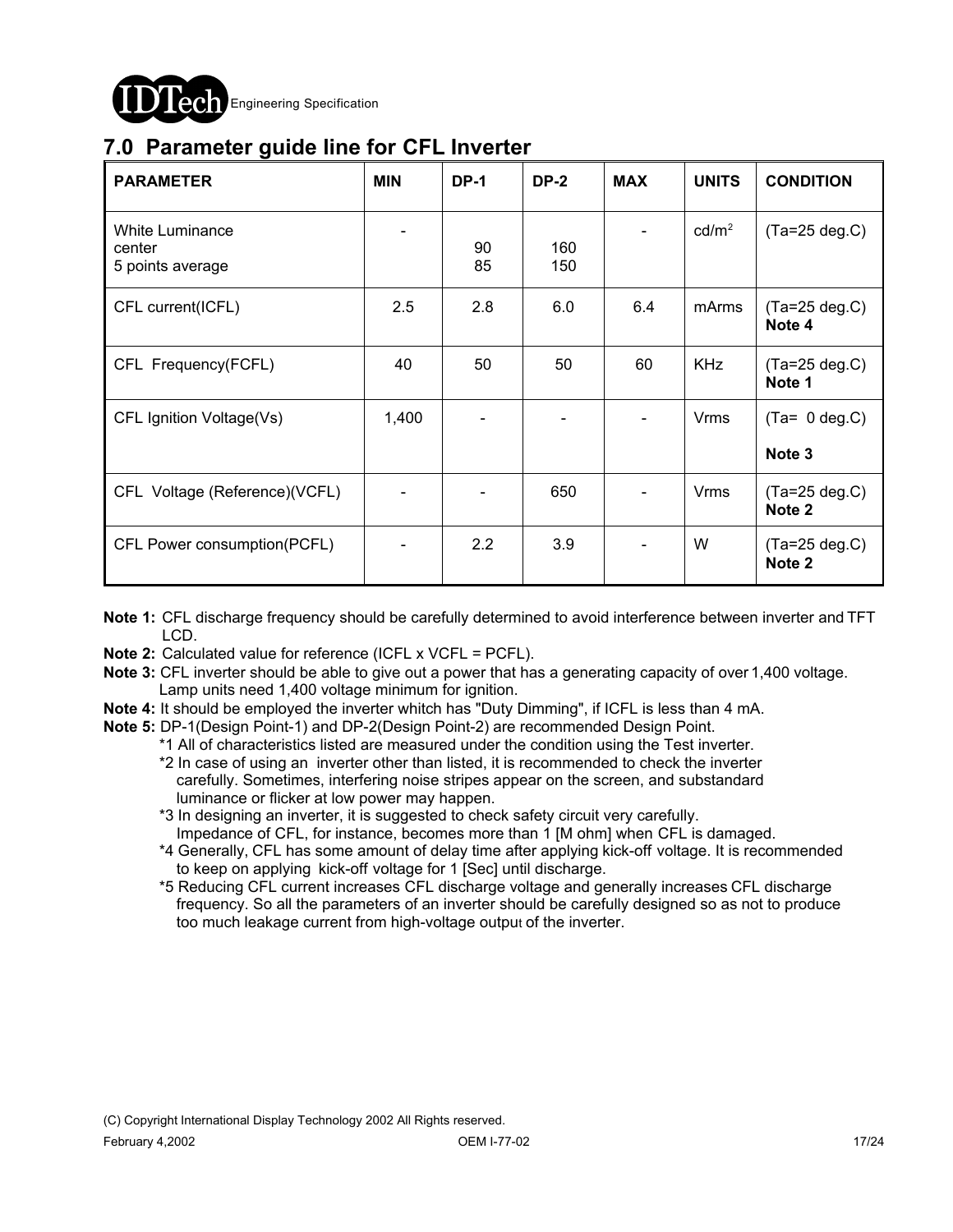

The following chart is Luminance versus Lamp current for your reference.

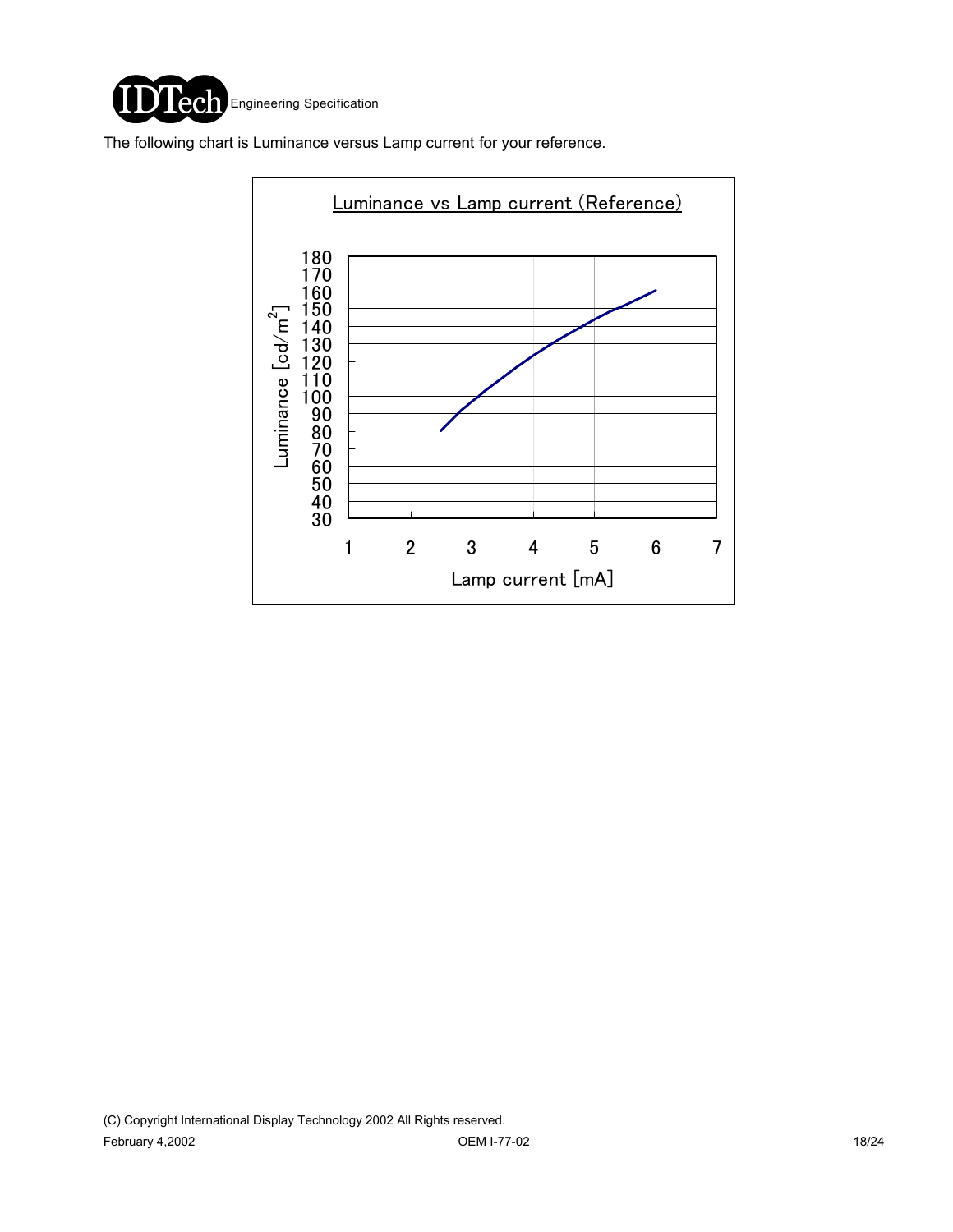

# **8.0 Interface Timings**

Basically, interface timings should match the VESA 1024x768 / 60 Hz (VG901101) manufacturing guide line timing.

### **8.1 Timing Characteristics**

| <b>Symbol</b> |                        | <b>MIN</b>     | <b>TYP</b> | <b>MAX</b> | <b>Unit</b> | <b>Unit</b>    |
|---------------|------------------------|----------------|------------|------------|-------------|----------------|
| fdck          | <b>DTCLK Frequency</b> | 50.0           | 65.00      | 67.0       | <b>MHz</b>  |                |
| tck           | DTCLK cycle time       | 14.93          | 15.38      | 20.0       | nsec        |                |
| tx            | X total time           | 1206           | 1344       | 2047       | tck         |                |
| tacx          | X active time          | 1024           | 1024       | 1024       | tck         |                |
| tbkx          | X blank time           | 90             | 320        |            | tck         | 1              |
| Hsync         | H frequency            |                | 48.363     |            | <b>KHz</b>  |                |
| <b>Hsw</b>    | H-Sync width           | $\overline{2}$ | 136        |            | tck         | $\overline{2}$ |
| Hbp           | H back porch           | 1              | 160        |            | tck         | $\overline{2}$ |
| <b>Hfp</b>    | H front porch          | $\mathbf{0}$   | 24         |            | tck         |                |
| ty            | Y total time           | 777            | 806        | 1023       | tx          |                |
| tacy          | Y active time          | 768            | 768        | 768        | tx          |                |
| Vsync         | Frame rate             | (55)           | 60         | 61         | Hz          |                |
| Vw            | V-sync Width           | 1              | 6          |            | tx          |                |
| Vfp           | V-sync front porch     | 1              | 3          |            | tx          |                |
| Vbp           | V-sync back porch      | 7              | 29         | 63         | tx          | 3              |

#### **Note:**

- 1. tbkx=Hfp+Hsw+Hbp
- 2. Hsw + Hbp should be less than  $515$  [tck].
- 3. Vbp should be static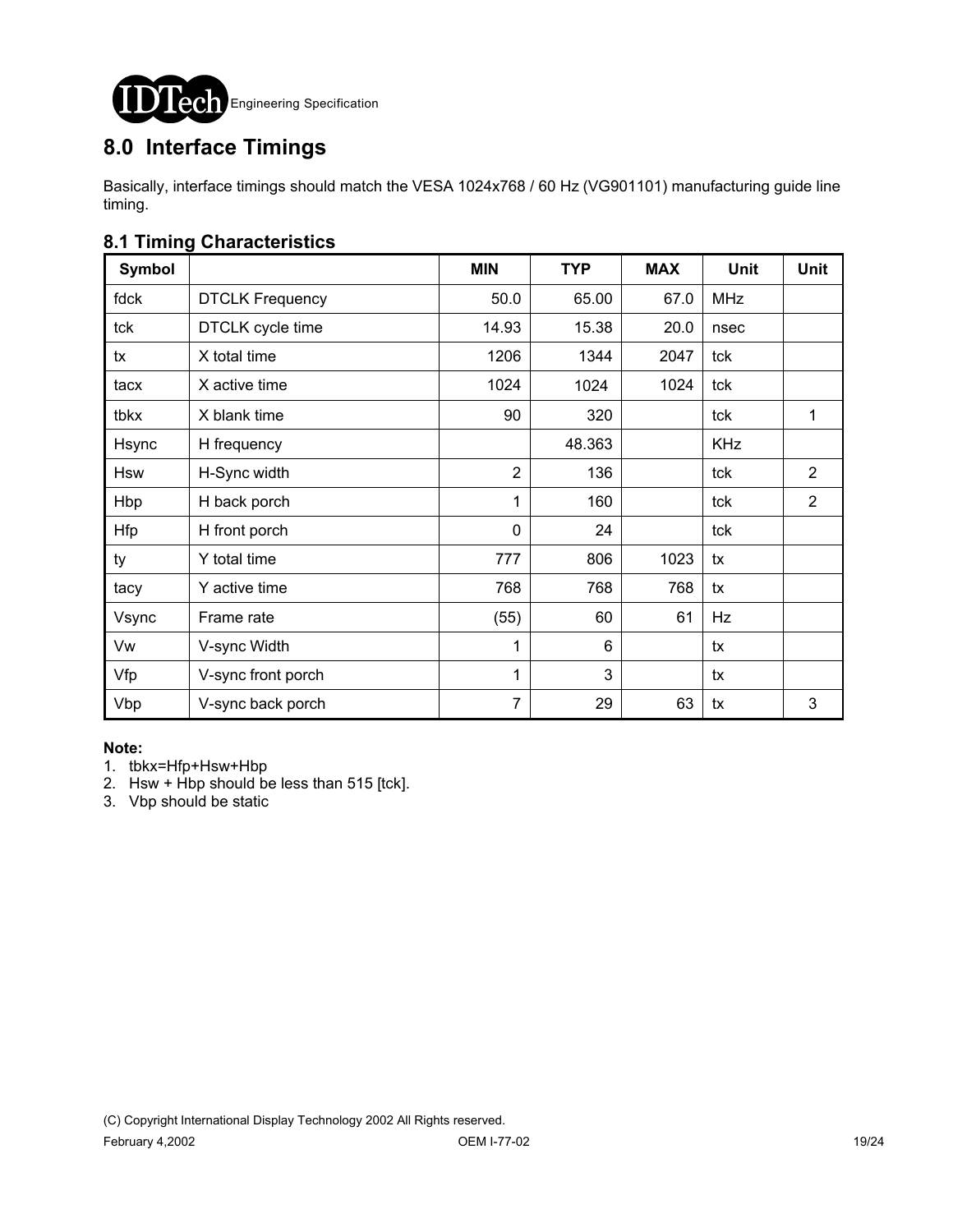

### **8.2 Timing Definition**

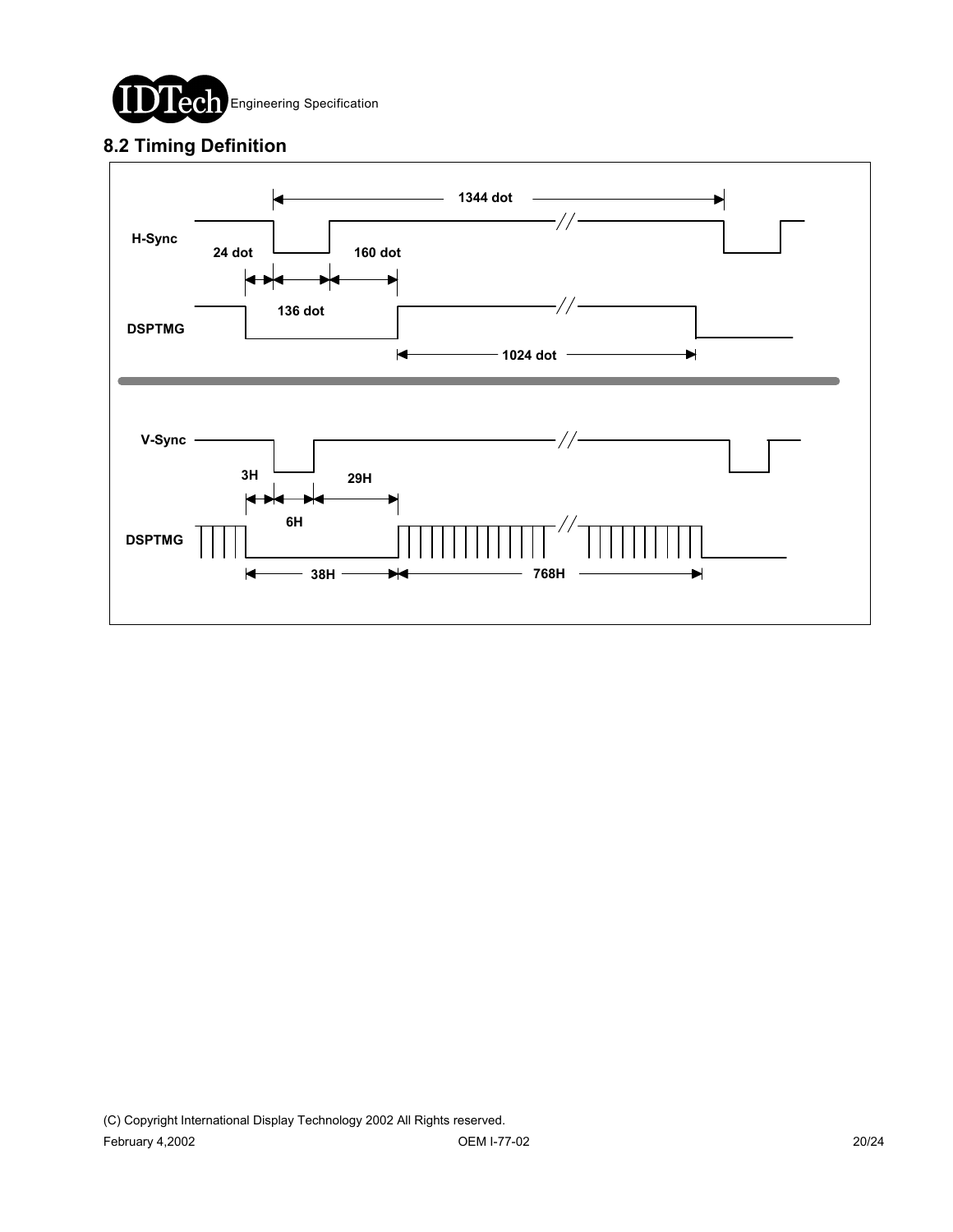

# **9.0 Power Consumption**

Input power specifications are as follows;

| <b>SYMBOL</b> | <b>PARAMETER</b>                            | Min | <b>Typ</b> | <b>Max</b> | <b>UNITS</b> | <b>CONDITION</b>                   |
|---------------|---------------------------------------------|-----|------------|------------|--------------|------------------------------------|
| <b>VDD</b>    | Logic/LCD Drive<br>Voltage                  | 3.0 | 3.3        | 3.6        | [V]          | Load Capacitance 20[uF]            |
| <b>PDD</b>    | <b>VDD Power</b>                            |     |            | 1.6        | [W]          | Max. Pattern,<br>$VDD=3.6[V]$      |
| <b>PDD</b>    | <b>VDD Power</b>                            |     | 1.2        |            | [W]          | All Black Pattern,<br>$VDD=3.3[V]$ |
| <b>IDD</b>    | <b>VDD Current</b>                          |     |            | 460        | [mA]         | Max Pattern,<br>VDD=3.0[V]         |
| <b>IDD</b>    | <b>VDD Current</b>                          |     | 350        |            | [mA]         | All Black Pattern,<br>$VDD=3.3[V]$ |
| VDDrp         | Allowable Logic/LCD<br>Drive Ripple Voltage |     |            | 100        | $[mVp-p]$    |                                    |
| VDDns         | Allowable Logic/LCD<br>Drive Ripple Noise   |     |            | 100        | $[mVp-p]$    |                                    |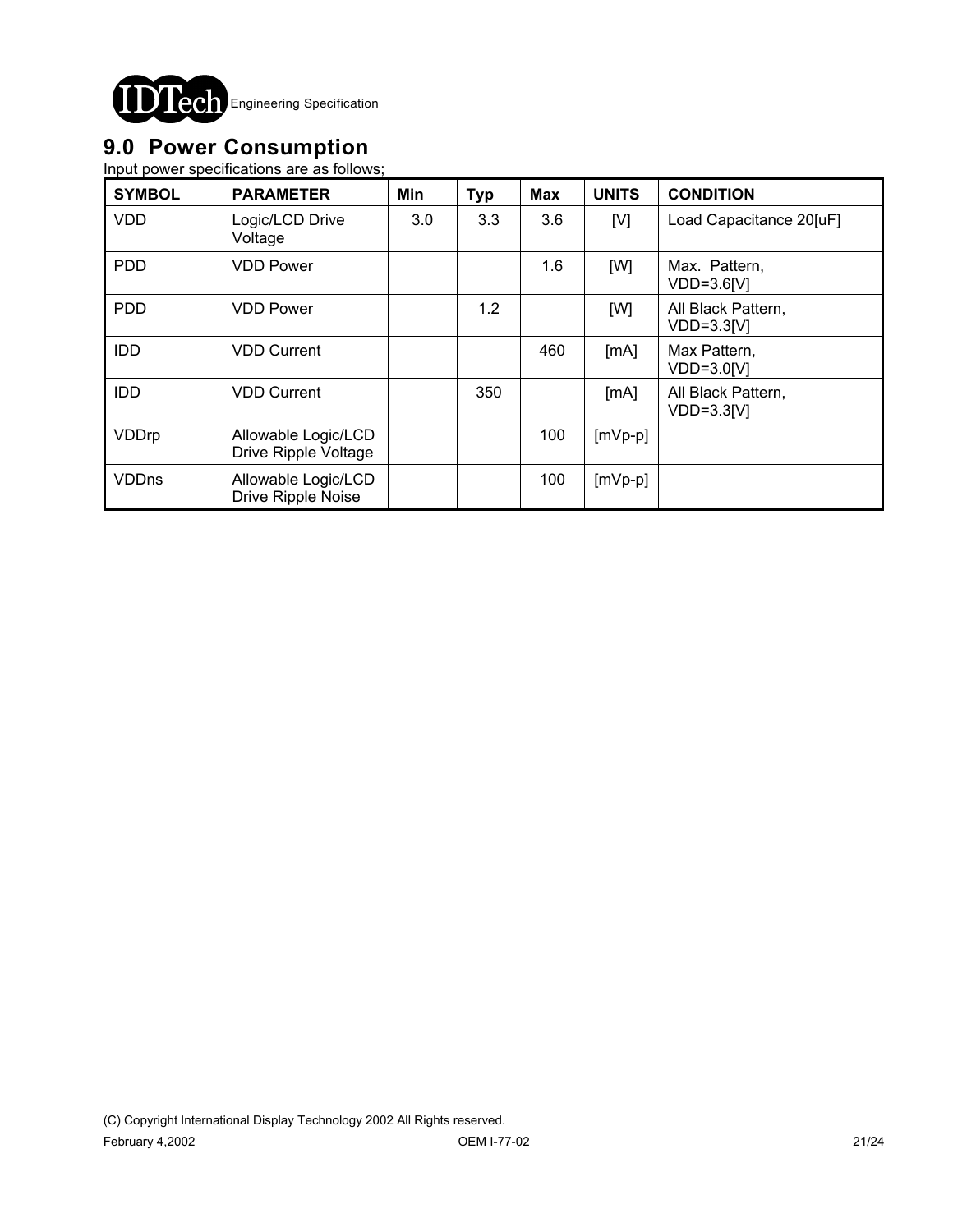

## **10.0 Power ON/OFF Sequence**

VDD power and lamp on/off sequence is as follows. Interface signals are also shown in the chart. Signals from any system shall be Hi-Z state or low level when VDD is off.

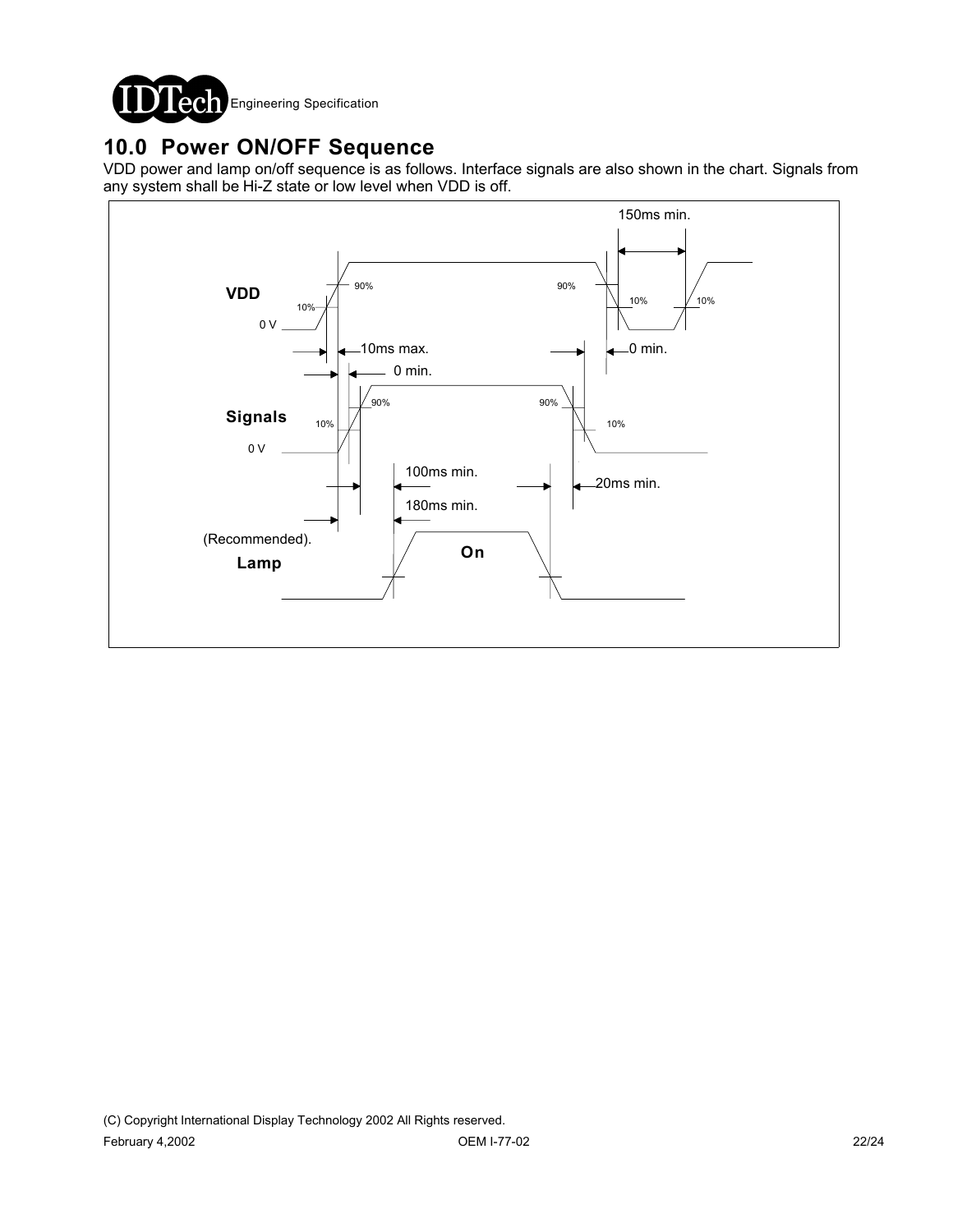

## **11.0 Mechanical Characteristics**